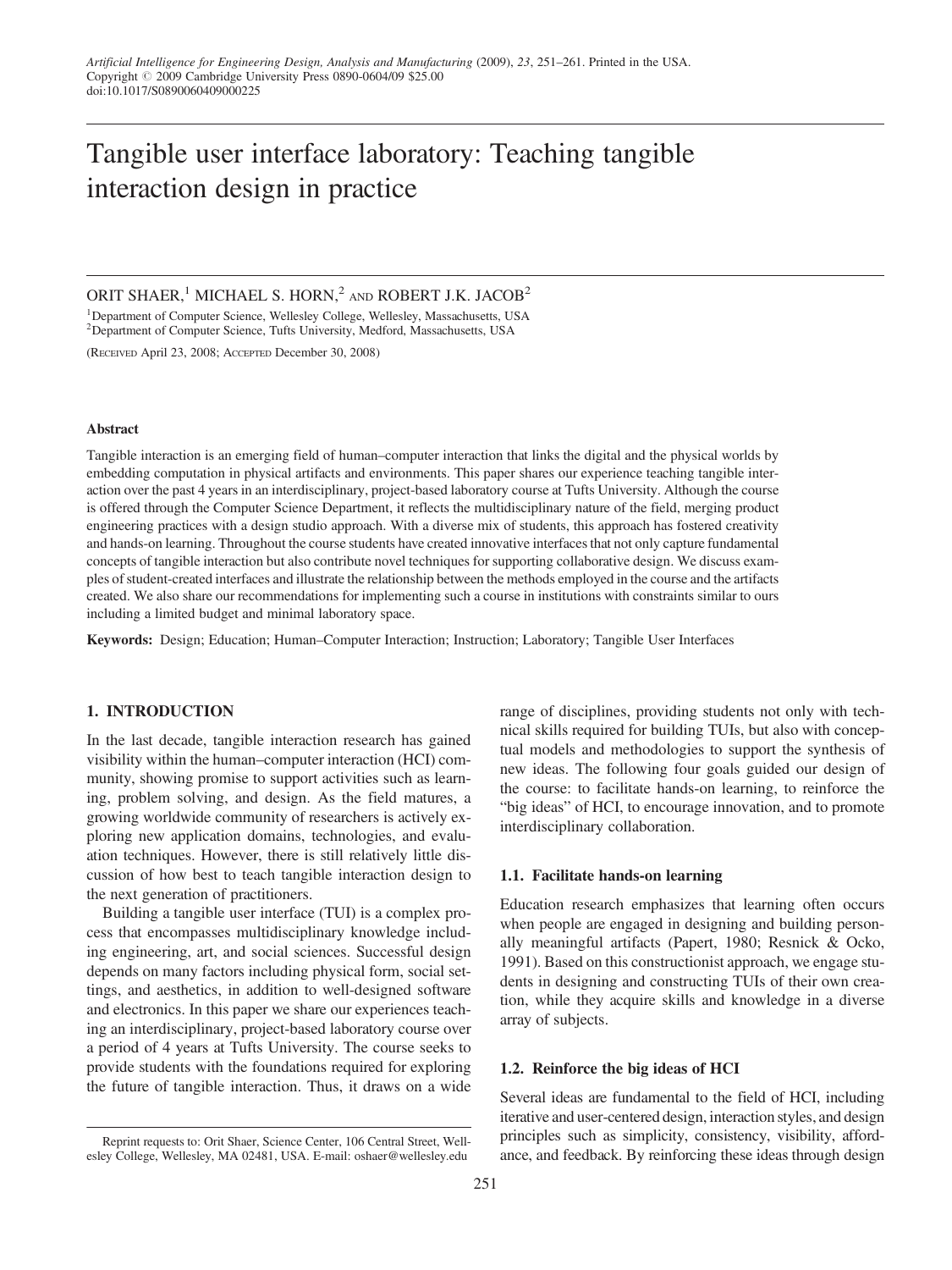exercises, critiques, and project work, the course provides students with a conceptual framework for understanding and evaluating TUIs within the broader context of HCI.

## 1.3. Encourage innovation

Tangible interaction is an emerging field of research, and building novel tangible interfaces requires not only applying existing concepts and practices but also exploring new ideas, domains, and techniques. To accomplish this goal, we encourage TUI Laboratory students to take risks and experiment with new ideas and technologies. We use structured brainstorming exercises throughout the first half of the course and encourage students to explore the boundaries of the tangible interaction paradigm. To focus and motivate students' design efforts, each year we choose a theme centered on a real-world application domain. For example, our most recent theme is interfaces for informal science learning.

#### 1.4. Promote interdisciplinary collaboration

Designing and building TUIs requires cross-disciplinary knowledge. Thus, we encourage the enrollment of students from diverse backgrounds. In addition to a unique set of skills and individual creativity, every student brings field-specific terminologies and work practices to his or her team. In the course, we emphasize the importance of interdisciplinary communication, helping teams develop a cohesive vision while exploring a wide range of solutions across and between disciplines. In pursuit of these goals, the course is offered through the Computer Science department to students from a variety of disciplines.

Below we describe related courses from other institutions that inspired our course. Then, to give a sense of the scope of work accomplished by the students, we describe several resulting projects. Next, we describe the course itself and show how the methods applied in the course affected the resulting projects. Finally, we discuss lessons learned from students' evaluations and our own observations, and share our recommendations for implementing such a course in institutions with similar constraints and culture. We conclude with our vision for the course's future directions.

# 2. RELATED COURSES

Although inspired by the Physical Computing Studio taught in the Design Machine Group at the University of Washington (Camarata et al., 2003) and the tangible interfaces class taught in the MIT Media Lab, our course was designed and taught under a different set of constraints and academic culture. First, our course was offered within an engineering department that is unfamiliar with the studio culture we sought to cultivate in this course. Several initiatives that foster studio culture in HCI and computing guided our efforts in this regard (Klemmer et al., 2005; Yi-Luen Do & Gross, 2007; Turbak & Berg, 2002). Second, constraints such as the lack of a dedicated teaching lab and a limited budget led us to select

implementation technologies that are portable, cross-platform, and open source. For example, although advanced development platforms for tabletop interactions such as Sensetable (Patten et al., 2001) are available to MIT Media Lab students, our students use computer vision techniques to implement tabletop interaction. The lack of a dedicated workspace for students also impacts the scale of students' projects. Rather than large artistic installation projects often seen in other courses (e.g., Camarata et al., 2003), our students tend to produce projects that are portable and smaller in scale, as students need to physically move their projects from our lab to the classroom. Finally, another aspect that distinguishes our class from other offerings, such as the introduction to physical computing course offered in the ITP program at NYU or the physical computing class at the University of Washington (Camarata et al., 2003), is the use of a heterogeneous set of implementation technologies for student projects. Our decision to use diverse technologies aims to allow students to explore a large subset of the tangible interaction design space. To increase knowledge transfer between students, each student works with at least three technologies that they present to the class in teams. These differences and the rationale behind them are the focus of this paper.

# 3. STUDENT PROJECTS

In this section, we briefly describe five innovative student projects: one from each semester the course was offered. These projects highlight the diversity of class projects, both in terms of implementation techniques and design concepts. The projects also illustrate potential benefits of tangible interaction for collaborative authoring and design activities. Students continued work on three of these five projects beyond the end of their class and published papers in the International Conference on Tangible and Embedded Interaction (TEI).

#### 3.1. The Tangible Video Editor (TVE)

The TVE (Spring 2005) project is a design tool for collaborative editing of digital video (Fig. 1; Zigelbaum et al., 2007). The project was inspired by traditional film editing studios where the task of cutting and splicing film into sequences for playback involved the use of physical tools such as cutting arms and taping stations. The TVE project was partly an attempt to capture beneficial aspects of both traditional and modern tools by blending the physical and the digital. However, unlike traditional tools, the TVE interface is aimed at facilitating *collaborative* editing of video by *ama*teur users mainly for educational purposes.

The TVE project was innovative in its use of *active* physical tokens to represent individual video clips. These tokens, called clip holders, consist of hand-held computers with backlit, color displays embedded in custom-built cases. By chaining clip holders together with other tokens representing transition effects, users can easily create creative sequences of digital video. The TVE project involved numerous rounds of design and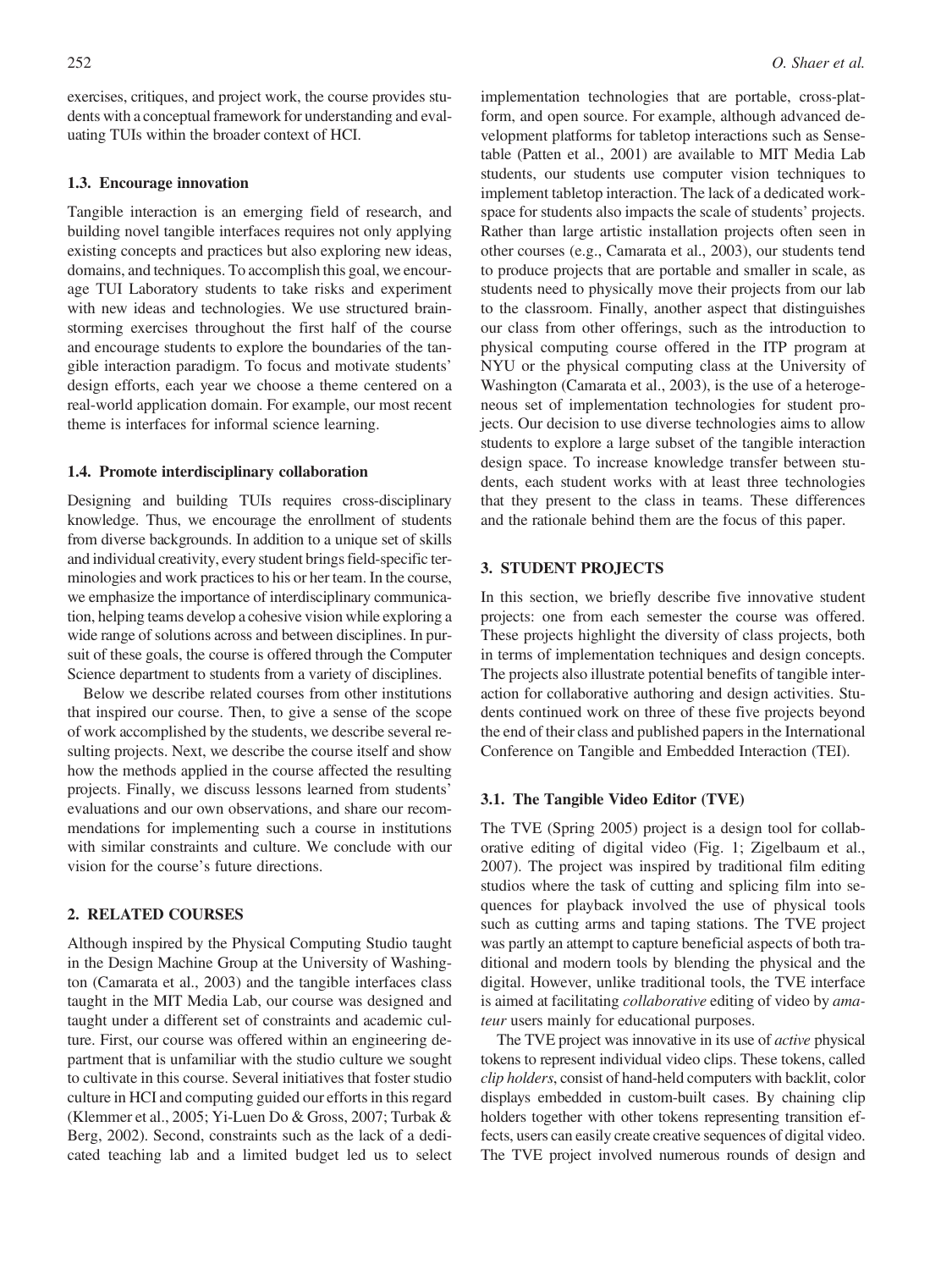

Fig. 1. (Left) The TVE system facilitates collaborative video editing, and (right) the Smart Blocks system allows users to explore concepts of volume and surface area.

prototyping, employing materials such as clay, foam core, and laser cut acrylic. Each successive low-fidelity prototype explored aspects of the physical design of tokens and ways in which they could be combined and constrained. In addition, even though the underlying technology of the project was replaced multiple times throughout the design process (an early prototype used computer vision to track tokens combined with a video projector to augment passive tokens), the core design concepts persisted.

## 3.2. Smart Blocks

Smart Blocks (Spring 2006; Girouard et al., 2007) is an augmented mathematical manipulative that allows users to collaboratively explore concepts of volume and surface area of three-dimensional objects (Fig. 1). Much like the digital manipulatives proposed by Resnick et al. (1998) the project seeks to combine the benefits of physicality with the advantages of digital information in creating an educational manipulative. The Smart Blocks system consists of 3-in. cubes, 3-in. dowel connectors, and a set of question cards. Children can answer questions prompted by the system or experiment with different constructions and see the resulting surface area and volume immediately. To implement the system, the team used a multitag radio frequency identifier (RFID) reader, embedding RFID tags in each block and each dowel.

# 3.3. Marble Track Audio Manipulator (MTAM)

The MTAM (Spring 2007) project augments a popular children's toy to allow collaborative musical composition through constructive play (Fig. 2; Bean et al., 2008). Children start by building towers and marble tracks. In the augmented system, marbles represent audio samples and colored tracks represent sound effects that can be applied to the samples. When a marble is dropped in the track at the top of the tower,



Fig. 2. (Left) The Marble Track Audio Manipulator and (right) WaveTouch system are playful educational tools for exploring the properties of audio and waveforms.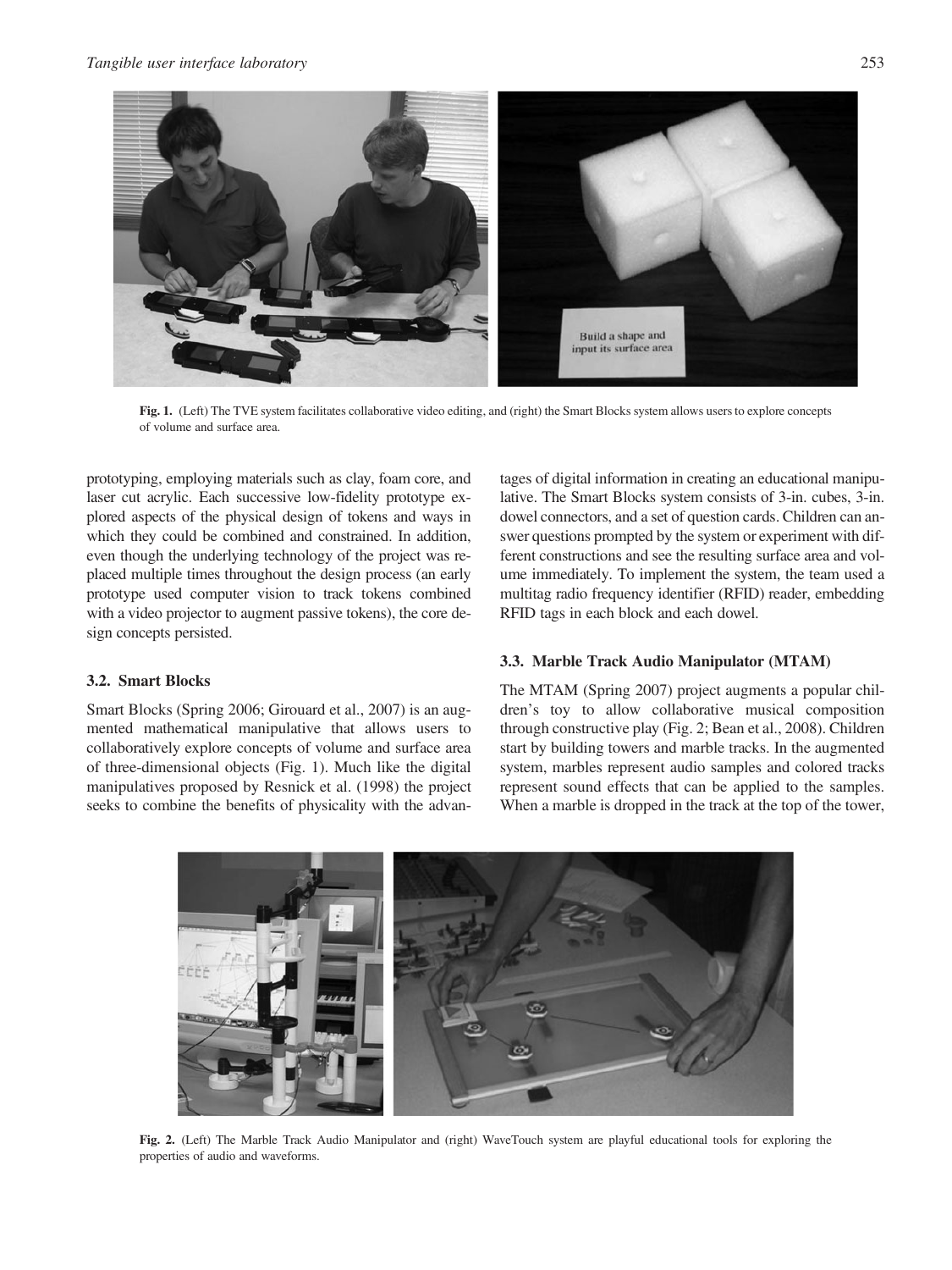the sampled sound that marble represents starts to play. As the marble rolls through tracks, various sound effects and filters are applied to the original sample. For example, a wavy track adds a delay, a funnel adds reverb, and a water wheel adds distortion. The system was implemented with gold plated marbles that close electrical switches as they roll through the tracks. The switches, in turn, trigger keyboard input into a Max/MSP audio generation program.

# 3.4. WaveTouch

The WaveTouch (Summer 2007) project allows for collaborative and hands-on exploration of the properties of electromagnetic waves (Fig. 2). Users slide physical tokens on an interaction surface to adjust the frequency, amplitude, and form of a wave. The system responds in real time to user actions by projecting a waveform onto the interaction surface and by generating the corresponding audio signal. WaveTouch was developed for collaborative student exploration in classrooms and small learning situations to combine advantages of physical demonstrations and onscreen graphical simulations. It was implemented using the TopCodes computer vision library (http:// hci.cs.tufts.edu/topcodes) and an overhead LCD top projector.

# 3.5. Traffic Flow Simulator

The Traffic Flow Simulator (Spring 2008) project was designed as a tool for children to learn about emergent properties of traffic flow through roadways. Children explore this phenomenon by connecting wooden sections representing various types of roadway and intersections. Traffic is introduced into the system using special source tokens, and flow is adjusted using avalvelike control. The system uses computer vision to track roadway sections on the interaction surface and an LCD projector to augment the roadway with images of cars, traffic lights, and accidents. Much like Zuckerman's FlowBlocks interface (Zuckerman et al., 2005), the Traffic Flow Simulator encourages collaborative and playful experimentation with dynamic systems to help children develop an intuitive grasp of these concepts.

## 4. TUI LABORATORY

## 4.1. Course structure

The TUI Laboratory is offered through the Computer Science Department to students from a variety of disciplines (Fig. 3). On average, the course enrolls 12 students, including advanced undergraduates and graduate students. Over the past 4 years, the course has drawn students from computer science, engineering, studio arts, art history, child development, human factors, education, and international relations. The course typically lasts one semester (14 weeks) meeting once per week for a 3-h session. We also successfully taught the course during a 7-week summer session meeting twice per week for a 3-h session (Summer 2007) and during a 14-week semester in which the course met twice weekly for 1.5 h (Spring 2008).

Similar to other HCI and computing courses in different institutions such as the University of Washington (Camarata et al., 2003), Stanford University (Klemmer et al., 2005), and Wellesley College (Turbak & Berg, 2002), the course borrows from the studio art tradition, where creativity and hands-on learning are strongly promoted. The course emphasizes collaborative design and peer teaching as means to transfer knowledge between students from diverse backgrounds. We divide the course into two phases. In the first phase, students typically spend 6 weeks acquiring background knowledge and conceptual foundations of tangible interaction. They also begin to work with the tools and technologies necessary for designing and building TUIs. In the second phase, students work in interdisciplinary teams to design and build functional TUI prototypes. Teams are typically assigned by the instructors and include students with complementary skills. Tables 1 and 2 summarize the topics and assignments we cover.

A practical challenge we face in offering the course is the lack of a dedicated laboratory space where students can design, build, and test their interfaces. Our solution involves dividing the course sessions between a conference room and our relatively small HCI research lab. The conference room



Fig. 3. Students in the TUI laboratory course.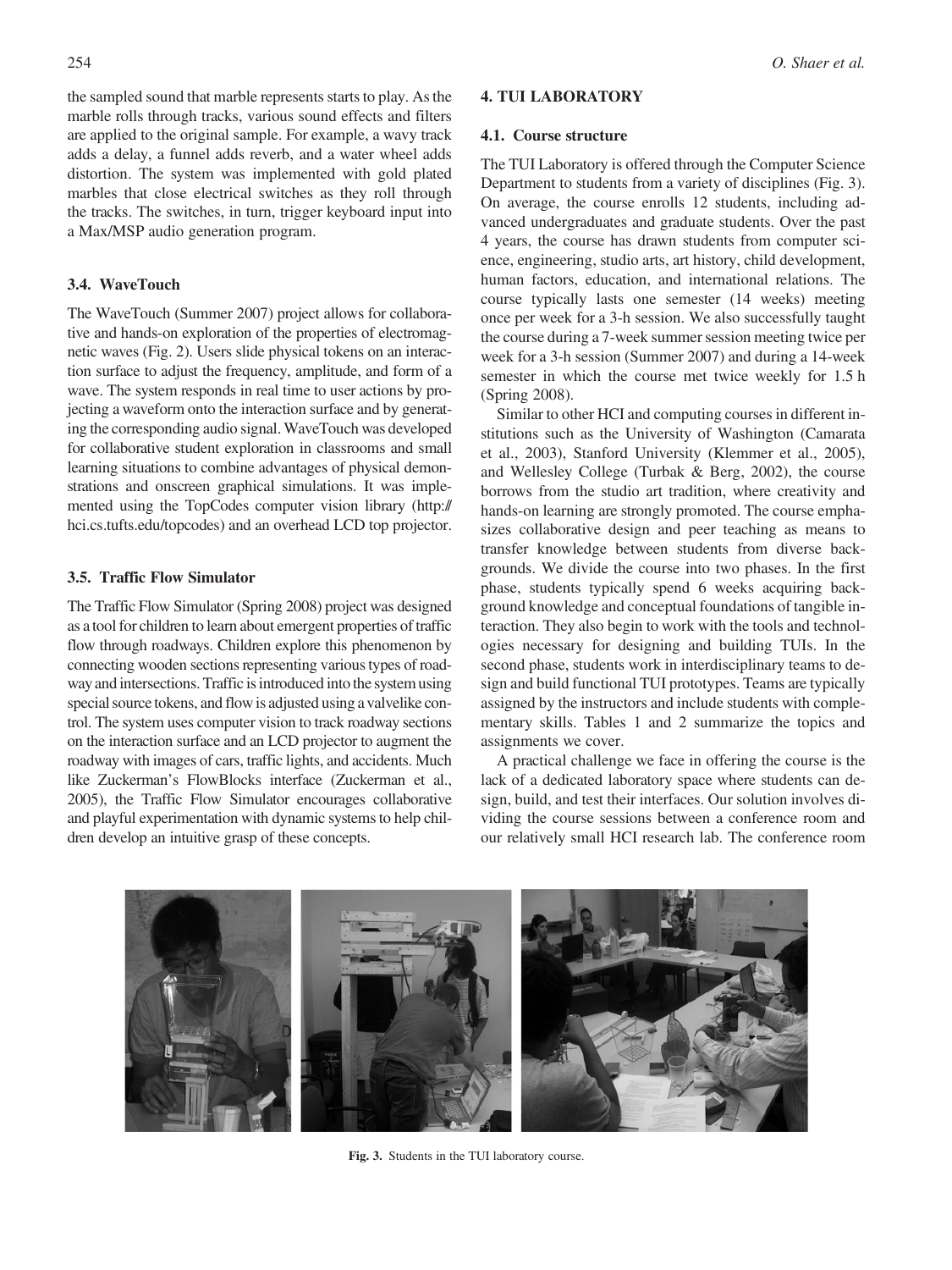Table 1. TUI laboratory course topics covered in a 14-week course with 3-h sessions

| Topic                                   | Sessions                    | Assignment<br>Due |  |
|-----------------------------------------|-----------------------------|-------------------|--|
| Introduction to TUIs                    |                             | A <sub>1</sub>    |  |
| TUIML                                   | 0.5                         |                   |  |
| Reality-based interaction framework     | 0.5                         | A2                |  |
| Introduction to technologies and labs   | 2                           |                   |  |
| Theme overview & brainstorming methods  |                             |                   |  |
| Site visit (e.g., science museum visit) |                             | A <sub>3</sub>    |  |
| Technology demos                        | 0.5                         | A <sub>4</sub>    |  |
| Conceptual design lab                   | $\mathcal{D}_{\mathcal{L}}$ |                   |  |
| Low-fidelity prototyping                | $\mathfrak{D}$              | A5                |  |
| Proof-of-concept prototyping            | 1.5                         | A6                |  |
| Functional prototyping                  | $\mathcal{D}_{\mathcal{A}}$ | A7                |  |

allows for informal discussion and teamwork, while the minimal lab space enables students to store their artifacts and materials as well as to experiment with a variety of technologies. In addition, we encourage students to use their personal laptops for course projects.

#### 4.2. Methods and techniques

In this section, we discuss methods and techniques that we apply throughout the course to facilitate hands-on learning, promote interdisciplinary collaboration, encourage innovation, and reinforce fundamental HCI concepts.

#### 4.2.1. Conceptual foundations

As is common in evolving fields, researchers have not yet come to shared definition of tangible interaction. Thus, we begin each semester by discussing a variety of well-regarded TUIs in an attempt to bring the class to a consensus understanding of the nature of tangible interaction. Students are responsible for reading about and presenting an example interface to the class in one of the first sessions. Stressing traditional HCI concepts,

Table 2. Student assignments for the TUI laboratory course

| Assignment     | Description                                                                                                     |            |  |  |  |
|----------------|-----------------------------------------------------------------------------------------------------------------|------------|--|--|--|
| A1             | Students present a description of a TUI of<br>their choice                                                      | Individual |  |  |  |
| A2             | Students hand in a TUIML specification for<br>TUI presented in A1                                               | Individual |  |  |  |
| A <sub>3</sub> | Students critique an existing computer-<br>mediated system                                                      | Individual |  |  |  |
| AA             | Students present a simple interface that<br>combines the use of two types of tangible<br>interface technologies | Team       |  |  |  |
| A5             | Students present the conceptual design of<br>their TUI including low fidelity prototypes                        | Team       |  |  |  |
| A6             | Students present a proof-of-concept prototype<br>of their TUI                                                   | Team       |  |  |  |
| A7             | Students present functional TUI prototypes<br>and final papers                                                  | Team       |  |  |  |

this presentation includes a description of the design concept, use scenarios, interaction techniques, and implementation details. The interfaces we discuss include URP (Underkoffler & Ishii, 1999), Designers' Outpost (Klemmer et al., 2001), Topobo (Raffle et al., 2004), Tern (Horn & Jacob, 2007), Sense-Board (Jacob et al., 2002), Navigational Blocks (Camarata et al., 2002), and Illuminating Clay (Piper et al., 2002). We introduce an interdisciplinary view of tangible interaction that includes perspectives from the arts and design disciplines, but our course focuses on the data-centered view (Hornecker & Buur, 2006) of tangible interaction. This view is mainly concerned with physical representation and manipulation of digital data.

After this preliminary period of discussion, we introduce students to the reality-based interaction framework (Jacob et al., 2008), which serves to place tangible interaction in the broader context of emerging interaction styles. This framework emphasizes existing real-world knowledge and skills that users leverage when they interact with a computer system. The framework identifies four themes of reality as being especially important: naïve physics, body awareness and skills, social awareness and skills, and environmental awareness and skills. By virtue of its embodied nature, tangible interaction can take advantage of user skills in all these areas. We refer to these themes in brainstorming sessions throughout the course in order to generate ideas for novel tangible interaction techniques.

#### 4.2.2. Brainstorming techniques

Following the establishment of conceptual foundations, we introduce students to multiple brainstorming techniques including random inputs, idea maps, unusual combinations, and story telling, with the goal of fostering innovation. Early in the semester, an instructor moderates a brainstorming session that is followed by individual and student teams brainstorming activities. For each cohort, we select a theme to serve as a seed for generating project ideas. These themes focus on areas that are relatively new application domains for tangible interaction and that emphasize collaborative authoring and design work. For example, in the past we have chosen themes such as digital libraries, end-user programming systems, and informal science learning. Each topic is introduced to students prior to the brainstorming activities. For example, in 2008 students visited the Boston Museum of Science and met with domain experts such as exhibit developers and production staff to learn about informal science learning. However, although we encourage students to focus their design effort around the theme, final projects are not limited to these topics. Rather, we provide students with an opportunity for creative expression and for working on a project that they are passionate about.

#### 4.2.3. Modeling and specification techniques

As groups are formed in the second phase of the course, we expect each student to contribute a unique set of skills to their team. Although this diversity is critical for innovation, it can also be a source of difficulty and frustration for newly formed groups. In the first two cohorts of the TUI laboratory, all teams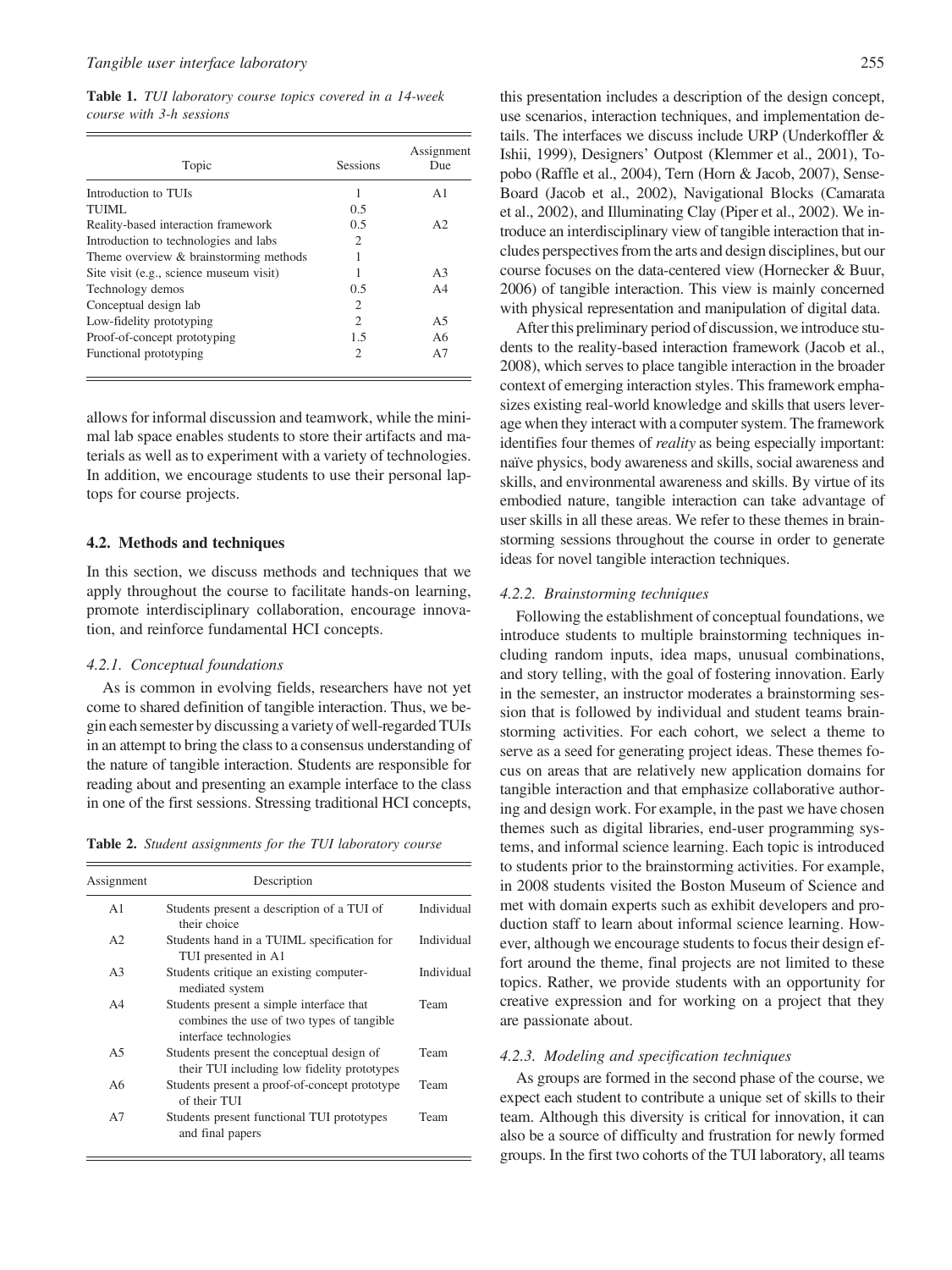experienced communication and workload division problems. As one student explained "the division of labor problem cropped up partially because we were unable to come up with a clear specification of our system at first." Another student wrote, "We didn't document well how different parts of the system will come together so this created a challenge when we put things together—communication is definitely the key." To address these challenges of communication, specification, and documentation, as well as to provide students from different disciplines with a common ground for exploring tangible interaction, we introduced TUI Modeling Language (TUIML; Shaer & Jacob, 2006), a visual modeling language for TUIs, starting the second cohort of our TUI Laboratory.

TUIML consists of an interaction model and diagramming techniques for describing the structure and behavior of TUIs in a high-level technology-independent manner. It is implemented as a visual language that combines iconic and diagrammatic approaches, drawing upon current practices of user interface and software design. To describe the structure and functionality of a TUI, TUIML uses a set of constructs (Shaer et al., 2004) that extends across a broad spectrum of TUIs. This set consists of tokens, constraints, and tokens and constraints (TACs) elements. A token is a graspable physical object that represents digital information or a computational function in an application. A constraint is a physical object that limits the behavior of a token with which it is associated. Finally, a TAC is a relationship between a token and one or more constraints. Such relationship expresses to users the kinds of interactions that an interface can and cannot support. TAC objects are similar to widgets in graphical user interfaces because they encapsulate both the set of meaningful manipulations users can perform upon a physical object (i.e., behavior) and the physical relations between tokens and constraints (i.e., state). TUIML provides an iconic representation for token and constraints and captures the structure of a TUI as a set of TAC relationships using a diagramming technique called the TAC Palette. To describe the underlying behavior of TUIs, TUIML offers a two-tier interaction model that consists of a dialogue tier and a task tier. The dialogue tier consists of a set of high-level states and transitions, whereas the interaction tier provides a detailed view of each user interaction that represents a thread of functionality. TUIML is most effective at specifying data-centered tangible interaction styles such as Interactive Surfaces, Constructive Assemblies and, Token  $+$  Constraint systems (Ullmer, 2002; Hornecker & Buur, 2006). TUIML can also be used to specify aspects of other design perspectives of tangible interaction such as the space-centered view and the expressivemovement centered view (Hornecker & Buur, 2006). As our course focuses students' design efforts around the data-centered view of tangible interaction, TUIML is capable of directly describing most student prototypes.

In the first part of the course we dedicate one lecture to TUIML. During this lecture students collaboratively construct TUIML diagrams to describe the seminal URP system (Underkoffler & Ishii, 1999). Figure 4 shows a TAC palette

for URP that was constructed by students. Students identified three TAC relationships in URP and used iconic graphical representations to depict these relationships. For each TAC relationship the students defined computationally meaningful user interactions. Later, each student is required to use TUIML to describe an existing TUI system, study its properties, and present their analysis to the class.

In the second part of the course, students use TUIML to model their conceptual design, compare alternative designs, and communicate their designs to the rest of the class. In general, introducing the TUIML language helped students to communicate within and outside their teams as well as to thoroughly study their system designs prior to implementing them. As one student who worked on the Marble Track Audio Manipulator project described, "It helped us think about the many physical constraints that we could use to guide users and it helped us ensure that all possible actions on objects were accounted for within our implementation . . ." Another student who worked on the WaveTouch project explained, "TUIML gave us a clear abstraction of how we wanted the users to interact with the system. This allowed us to focus on designing those pieces well for our prototype, rather than spending a lot of time on parts that weren't as crucial to the actual user interaction." Figure 4 shows a TUIML TAC palette created by students for the WaveTouch system. The WaveTouch system uses token and constraints to guide users in exploring the concepts of frequency and amplitude. Tokens are not placed arbitrarily upon a surface. Rather they are placed on a slider. By sliding a token vertically, users change the amplitude of a waveform, and by sliding horizontally, users change the frequency of a waveform. These TAC relationships are captured in the TAC palette in Figure 4.

## 4.2.4. Low-fidelity prototyping

Prototypes are widely recognized as core means for exploring and expressing designs of interactive systems (Houde & Hill, 1997). We encourage students to create many design artifacts including sketches, low-fidelity prototypes, digital mockups, and interactive simulations. These design artifacts reinforce the concept of iterative design, while helping students to investigate open design questions regarding the function of a system, its look and feel, and alternative implementation techniques. The artifacts also help to facilitate the communication of ideas within the interdisciplinary teams. Throughout the course students create a series of artifacts, each representing a different aspect or view of the system. Students learn to create an effective storyboard to convey an interaction scenario, to use simple prototyping materials (such as prototyping clay, cardboard, and blue foam) to express ideas, and to build simple functional proof-of-concept prototypes. Figure 5 shows low-fidelity prototypes created to explore design considerations in two student projects. Both prototypes were built to investigate a design concept of surface-based interaction. By simulating the task and observing users interacting with these prototypes, the teams made significant modifications to their designs.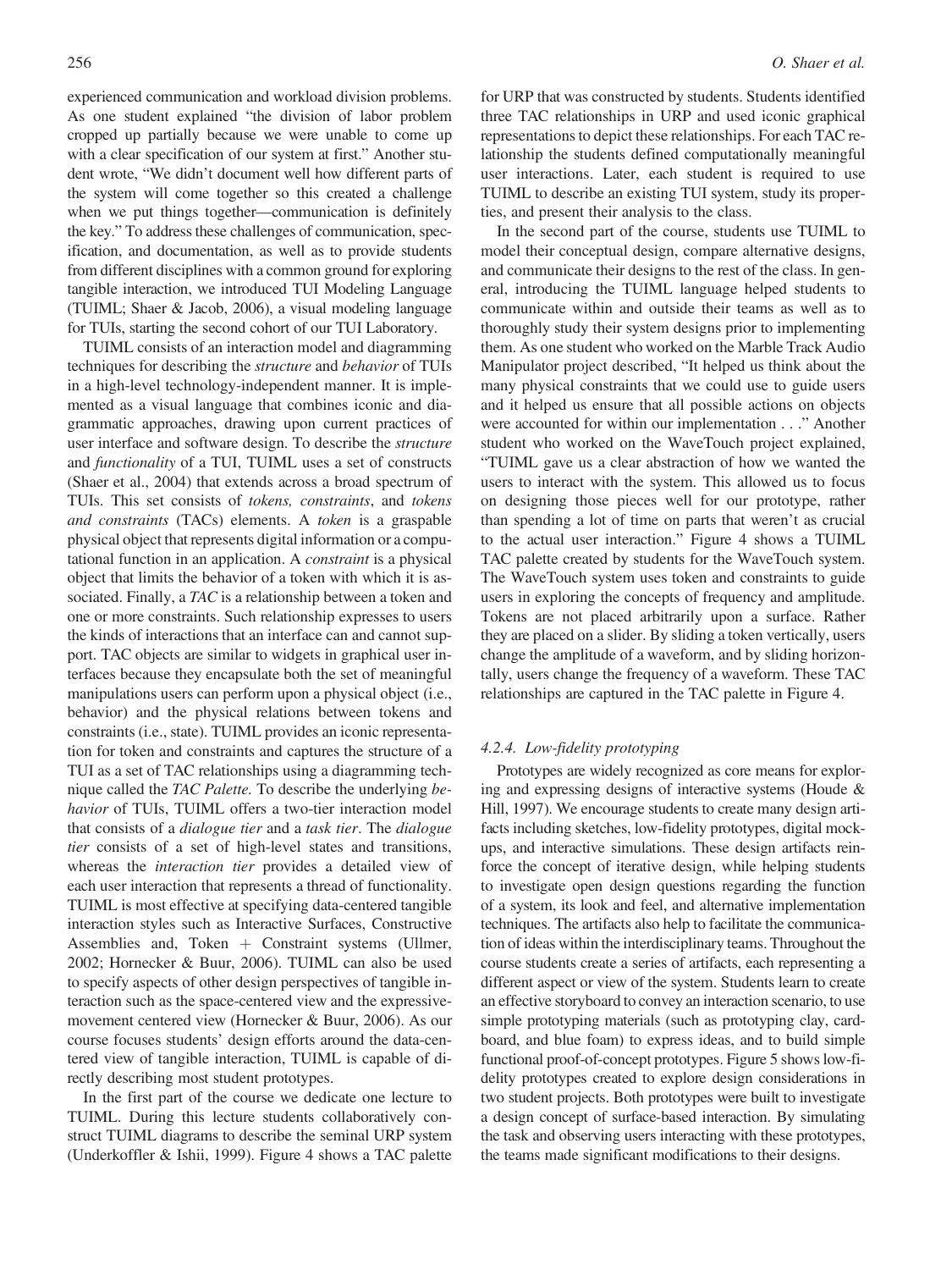**GEART** al dis

| <b>TAC</b>     | Representation                                          |                      | <b>Association</b>                                 | <b>Manipulation</b> |                    |                             |
|----------------|---------------------------------------------------------|----------------------|----------------------------------------------------|---------------------|--------------------|-----------------------------|
|                | Variable                                                | Token                | Constraint                                         | <b>TAC graphics</b> | Action             | Response                    |
|                | Amplitude                                               | Master<br>Slider Pin | Master Slider<br>Length                            | å                   | Slide pin          | Increase/decrease amplitude |
| $\overline{z}$ | Frequency                                               | Vertical<br>slider   | Adjacent sliders<br>(distance)<br>between sliders) |                     | Slide pin          | Adjust frequency            |
| 3              | <b>Wave</b><br>Wave<br>(sliders'<br>pins on<br>diamond) | Diamond              |                                                    | Add                 | Projects full wave |                             |
|                |                                                         |                      | Surface<br>Sliders                                 |                     | Remove             | Stops projection            |
|                |                                                         |                      |                                                    |                     | Slide pin          | Create wave shape           |
|                |                                                         |                      |                                                    |                     | Slider<br>spacing  | Set frequency               |
|                | Sound                                                   | Play button          | Waye                                               |                     | Add                | Play sounds                 |
|                |                                                         | Surface              | $\sim$                                             | Remove              | Stop sound         |                             |

Fig. 4. A TUIML TAC palette of (top) URP and (bottom) the WaveTouch system.

# 4.2.5. Project technology

To translate low-fidelity prototypes into functional prototypes we introduce students to a selection of technologies that are portable, cross-platform, and open source. By necessity, we choose technology that fits within the budgetary and spatial constraints of our department, allowing students to use their own computers for development work.

Computer vision. Overall, computer vision has been the most popular technology choice for student projects. This is likely because many conceptual designs students create employ tabletop interaction techniques. One practical way to implement this style of interaction is to use computer vision to track the position of multiple objects on a two-dimensional surface while augmenting the surface with digital information using an LCD projector (e.g., Underkoffler & Ishii, 1999). For software, we have found that fiducial-tracking toolkits tend to offer the easiest solution. These toolkits track objects tagged with various types

of barcode-like symbols (fiducials). There are several good options available including TopCodes (http://hci.cs.tufts.edu/top codes) and ARToolkit (http://www.hitl.washington.edu/ artoolkit). Both systems are open source, well documented, and have been used in many student projects. Among the challenges involving the use of computer vision is that using fiducial-tracking toolkits requires some programming experience. Thus, this technology is less accessible to students who come from disciplines other than Computer Science, and, within our project teams, the task of implementing the computer vision component of a project is almost always the sole responsibility of students with programming backgrounds. From an educational point of view this limits knowledge transfer within a team. Furthermore, students almost always find the physical installation and calibration of a camera and an LCD projector above or belowan interaction surface challenging and time consuming. To address these issues, we recommend installing a dedicated computer vision interaction surface if space is available.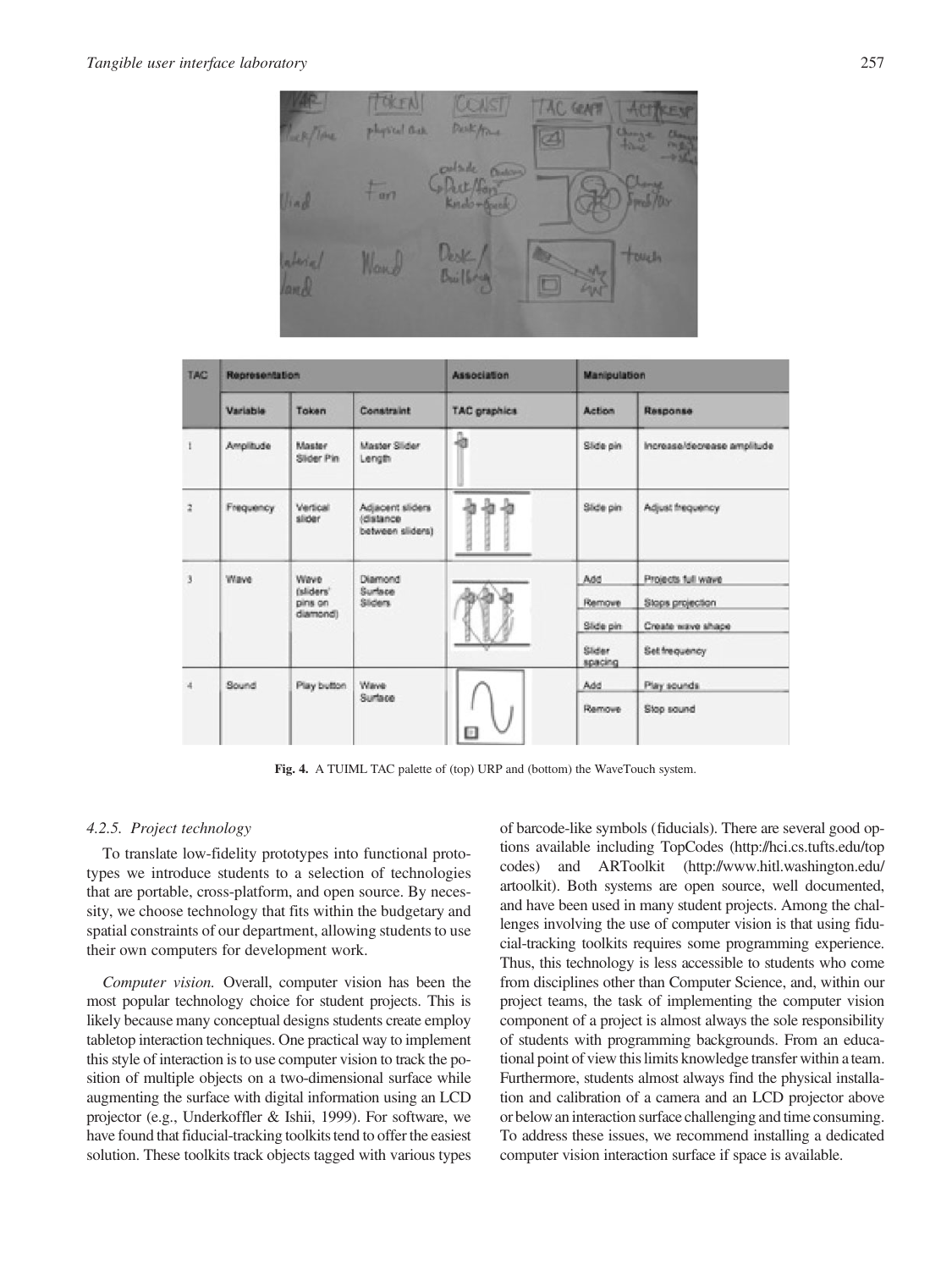

Fig. 5. Low-fidelity prototypes of (top) the TVE system and (bottom) the traffic flow simulator (from laser cut acrylic and modeling clay).

Microprocessors and project boards. Building a project using a microprocessor emphasizes the embedded aspect of tangible interaction. Students in our class have used two different types of embedded technology: the Handy Board and the LEGO<sup>®</sup> MINDSTORMS<sup>®</sup> RCX. Both are cross-platform, easy to use, and provide excellent solutions for educational projects with limited input/output requirements. Two relatively new technology platforms are also now available, which we will incorporate into future classes. The first is the LEGO MINDSTORMS NXT kit, which has more sophisticated capabilities than its predecessor, including servo motor drivers and a variety of sensors such as a sonar range finder and a sound sensor. The second is the Arduino Diecimila (http://www.arduino.cc), an inexpensive, open-source prototyping platform that can be programmed directly through a USB cable using a PC or a Macintosh.

RFID. Introducing RFID technology to students is a provoking way to start discussion on both the power and potential ethical considerations of emerging HCI techniques. Student projects have made clever use of two different RFID systems in the course. The first is the OBID $^{\circledR}$  i-scan RFID reader from FEIG Electronics. This device is capable of identifying multiple RFID tags at once, and can write a small amount of data to individual tags. The second is the Phidgets RFID reader (www.phidgets.com). This device is read-only and can only recognize one tag at a time; however, it is inexpensive, cross-platform, and easy to use.

Input–output (I/O) boards. I/O boards can be connected to a desktop or laptop computer through a USB cable and allow both digital and analog I/O. The Phidgets product line includes a number of useful I/O boards that are inexpensive and easily programmed on multiple platforms using the Phidgets API (www.phidgets.com). Keyboard emulators enable switch input to be easily read as keyboard events within

any closed-source program. For example, the I-PAC arcade controller from Ultimarc is an input-only USB keyboard emulator that requires almost no programming experience, no driver installation, and can be used with a variety of operating systems. A minor shortcoming of keyboard emulation is that it inherits keyboard functionality such as key repeat events injected at the operating system level that is inappropriate for non keyboard use.

Sensing technology. A wide variety of sensors are available to allow embedded systems to react to users and changes in an environment. Igoe and O'sullivan (2004) provide an excellent summary of devices that can be used with Handy-Boards, Arduinos, or other microprocessors. There are also a variety of Phidgets products that provide the same capabilities for desktop or laptop computers.

#### 4.2.6. Formal critique sessions

Art and architecture studio classes have a tradition of design critiques (crits) that serve as a form of evaluation of current ideas, exploration of future directions, and reflection. The conversation during a crit unveils the design rationale used during the design process. In our TUI Laboratory, we implement four formal crit sessions throughout the second part of the course as students develop their own interfaces. Instructors, students, guest domain experts, and expert interaction designers comprise crit panels. Our challenge as instructors is to create an atmosphere in which good ideas can surface while criticism can be openly discussed. Thus, we start each crit session by clearly defining goals and questions. Students then present their design and clarify their intentions, leading into an open discussion with the panel.

#### 4.2.7. Reflection

Throughout the course we strongly emphasize reflection as means to promote long-term learning and sharing of knowledge. The structure of the course provides opportunities for students to face challenges, make mistakes, and reflect upon them. We implement several reflection techniques: blogging, retrospectives, and reflective questionnaires. All students are required to maintain a blog throughout the course, which serves as a design journal. Blogging enables students to reflect on their design process and decisions, communicate with the instructors and their peers, and share lessons learned with future course cohorts. Class retrospective sessions encourage students to share their experiences with other class members. In these sessions, held during the final stages of the project phase, each student shares her goals for the previous week, describes what went well, what went poorly, and why. These retrospective sessions allow students to learn from their peers and explore specific problems from multidisciplinary points of view. Finally, reflective questionnaires are given to students at the end of the course to allow for open reflection on their learning experience. Through their responses we learn about students' personal journeys throughout the course, about the challenges they faced, and about the insights they gathered.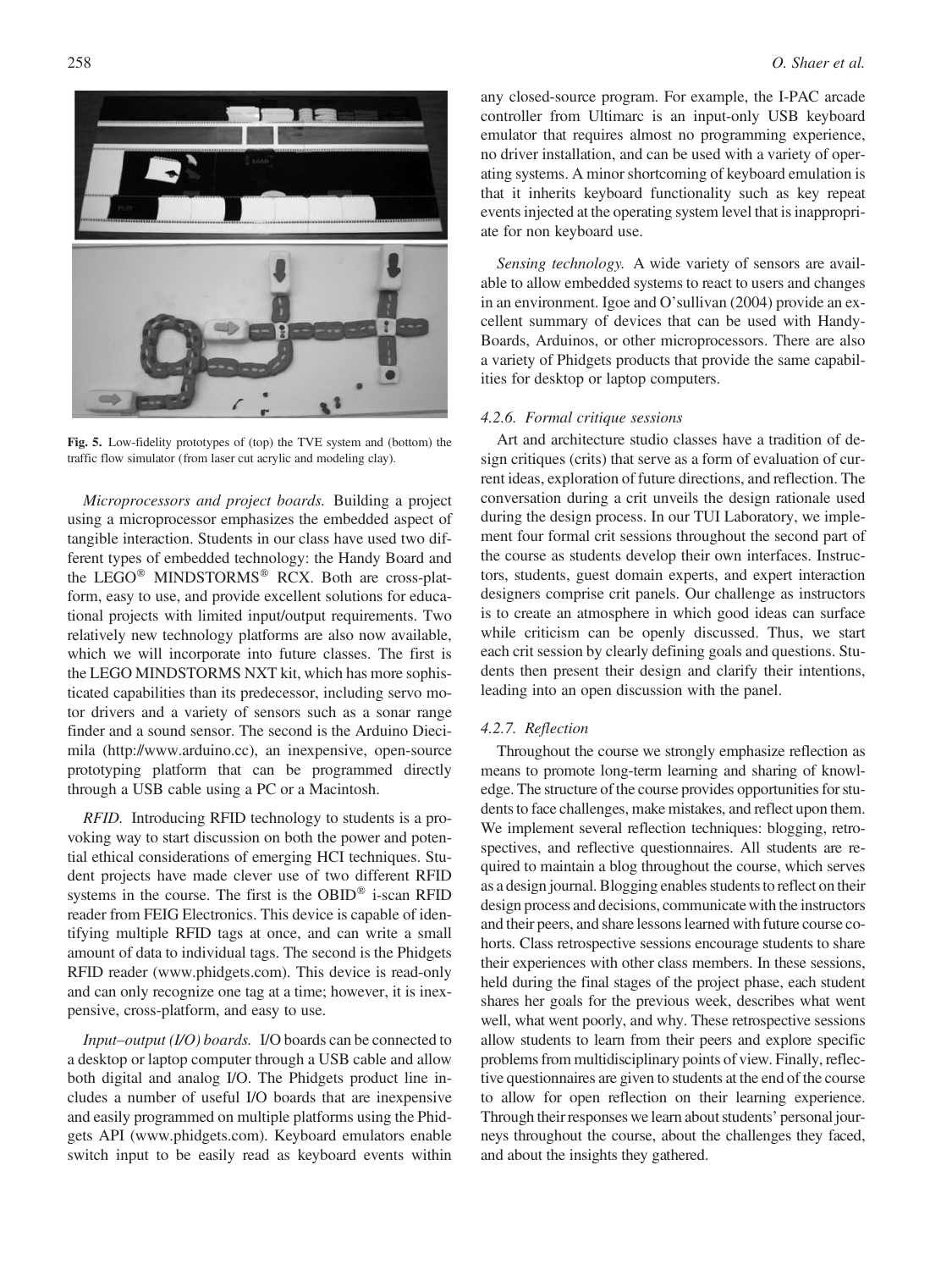# 5. COURSE RESULTS

In many ways, the TUI laboratory has exceeded our expectations. Students have created a wide variety of tangible interfaces that are outstanding for their creativity and innovation. Fourteen student projects were completed over the five semesters that the course was taught. Of these, 4 were extended into summer research projects involving a total of more than 10 students, and 3 resulted in publications in the Conferences on Tangible and Embedded Interaction (2007, 2008). In addition, 3 students continued on to pursue TUI research in doctoral studies both at Tufts and elsewhere, and 1 studio arts student developed an exhibit based on tangible interaction.

To determine the effectiveness of the course and of students' learning process, we rely on formal midterm and end of term course evaluations completed anonymously by students, and on informal evaluations such as reflective questionnaires, one on one conversations, and open discussions. In general, although some students had difficulty adjusting to the design studio approach, evaluations provided evidence that students found the course interesting, enjoyable, and motivating. Students immersed themselves in their projects with passion and enthusiasm. As one student described, "the project was something I was so excited about I wanted to do every part of it myself. I made a conscious effort to try not to step on anyone's toes. The only improvement I can think of would be meeting outside of class more . . ." Another student wrote, "this was my first "Studio" style class, and it was great. Lots of energy and enthusiasm. I would have liked to have had more classes between the start and finish." Student feedback also helped us to refine the course structure and the topics it covers, as described in the following section.

## 5.1. Course evolution

Naturally, the course has evolved throughout the five semesters we have taught it. In this section we provide a brief description of the materials introduced and the challenges facing students in each cohort, as well as the adaptations we made in the course to mitigate these challenges.

#### 5.1.1. Spring 2005

In our pilot semester we placed a stronger emphasis on the technological aspects of building tangibles than on the design aspects. We dedicated 4 weeks to introducing a variety of implementation technologies and to the completion of a team project aimed to demonstrate the use of implementation technologies. The technologies introduced included microcontrollers, RFID, and computer vision. Each team was assigned two technologies and successfully completed the task of demonstrating the use of these technologies in the context of tangible interaction. In the end, however, all student teams chose to implement their final project using computer vision. This choice of technology was influenced by a majority of computer science students who felt more confident using software-based implementation techniques than working with

hardware. Furthermore, the choice of technology influenced the design space of student projects; all projects implemented an interactive surface style interface. Finally, to our surprise, despite the new technologies and implementation techniques learned, by the end of course, most students reported that they found the conceptual design part of their project as the most difficult. As one student described: "The biggest difficulties were conceptual. After deciding on the high-level concept, we struggled to refine the interaction techniques . . ." In addition, almost all students reported team dynamic challenges, specifically communication and work division problems.

#### 5.1.2. Spring 2006

To mitigate the conceptual design challenges, we redesigned the course to devote more time to conceptual design and low-fidelity prototyping. We also introduced TUIML and incorporated it in two course assignments: the specification of an existing TUI and the specification and documentation of the final team project. Furthermore, we reassigned student teams for the final project. This way, each student worked with two different teams: one for the technology project and one for the final project of designing and building a TUI. These measures were reflected in the results of the end of course questionnaire. Students still found the conceptual design part of their project the most challenging; however, fewer students reported problems within their team. In addition, the students' final projects were considerably more diverse, both in terms of tangible interaction design and the implementation technologies used.

#### 5.1.3. Spring 2007

Following students' feedback we revised TUIML and introduced a new version of the language that allowed students to use iconic representations to describe the structure of TUIs (see Fig. 4). We also presented the reality-based interaction framework and used it to discuss existing TUIs and to brainstorm. Furthermore, we introduced new implementation technologies and emphasized the use of tangible output in addition to tangible input. The course structure of Spring 2007 semester is described in Table 1. It reflects a shift of focus in the course from tangible implementation technologies (Spring 2005) to the design and implementation of novel tangible interactions. Student projects in this semester exhibited not only diversity but also considerable creativity and innovation. Two of the three projects implemented tangible output techniques, and another project made use of continuous interactions and improvised interactions. Students' feedback highlighted challenges that student faced in attempting to produce custom-made artifacts for their projects. Of interest, students still pointed to the conceptual design as the most difficult phase of their design process. This led us to further investigate the challenges inherent to tangible interaction design.

### 5.1.4. Summer 2007

We introduced to the curriculum rapid prototyping methods including silicon molding and the use of a laser cutter. This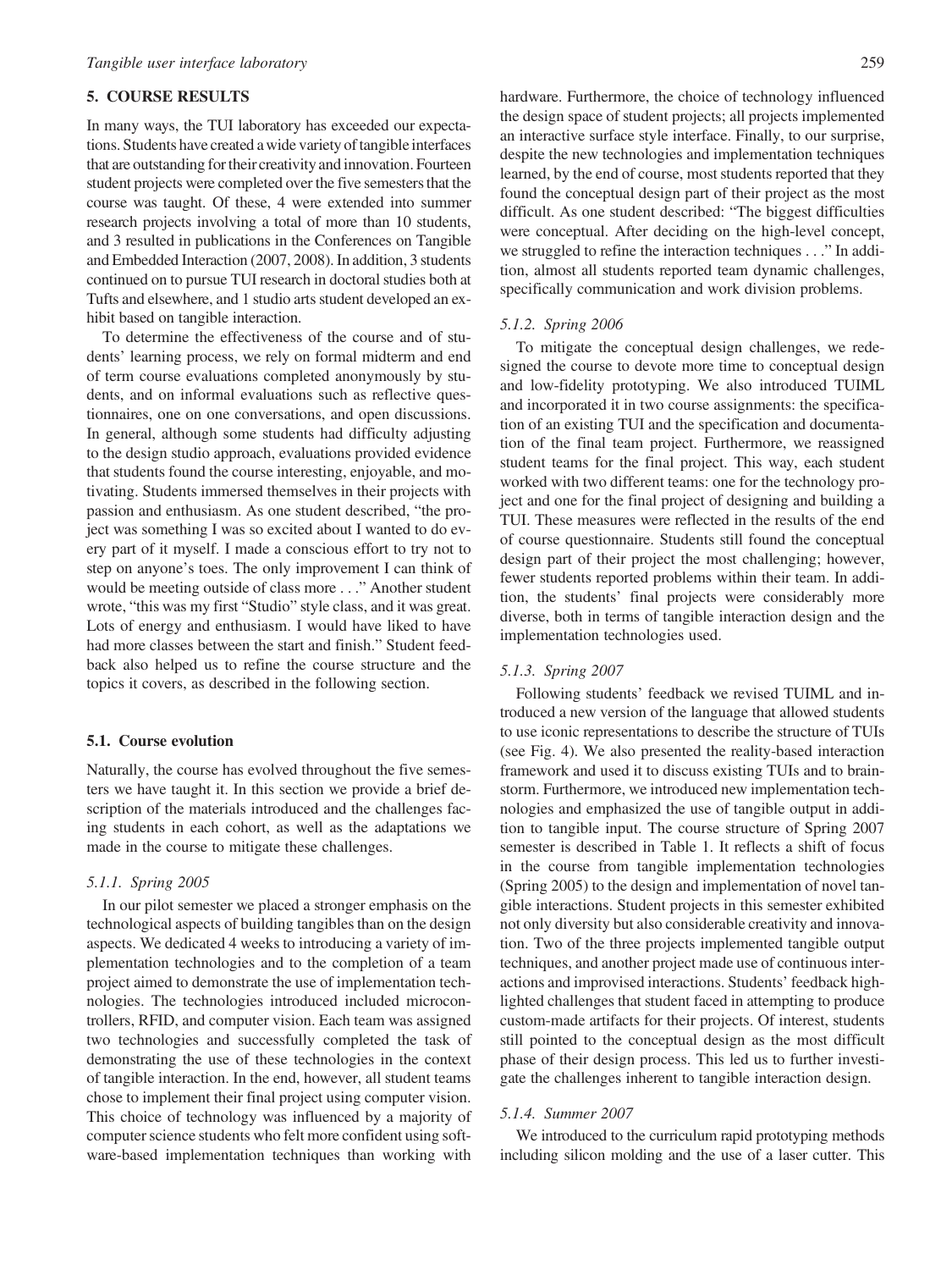resulted in additional prototyping rounds and the production of well-designed custom-made artifacts for student projects. Team dynamics in this cohort were exceptional and led to the development of innovative and creative projects.

#### 5.1.5. Spring 2008

We established a partnership with the Boston Museum of Science. Through this collaboration students were exposed to real-world design problems introduced by the museum staff and through visits to the museum. Museum staff attended four course sessions, brainstormed with the students, and critiqued finished projects. Although student projects were not ready for exhibition in the Museum by the end of the semester, we hope that students will choose to extend their projects with the possibility of exhibiting and evaluating them in the museum. Nevertheless, this collaboration motivated the students and resulted in high-quality projects that took into account the requirements unique to informal science learning in a museum environment.

## 6. CONCLUSION AND FUTURE WORK

Tangible interaction has shown promise to improve computermediated support for domains such as learning, problem solving, and design. However, designing tangible interaction is a complex process that encompasses multidisciplinary knowledge including engineering, art, and the social sciences. In this paper we shared our experiences teaching tangible interaction design in an interdisciplinary, project-based laboratory course over a period of 4 years at Tufts University. We designed our course to facilitate hands-on learning, reinforce the big ideas of HCI, foster innovation, and promote interdisciplinary collaboration. In doing so, we considered the particular constraints of our institution such as the lack of dedicated laboratory space and limited budget. We also confronted the need to cultivate a studio culture within a Computer Science department. We shared lessons learned over 4 years and provided recommendations for implementing tangible interaction courses in institutions with similar constraints.

We have two primary future goals for the course. First, we plan to teach this course in the Computer Science department at Wellesley College. This will require us to adapt the course for an undergraduate women's liberal arts college environment. We believe that the interdisciplinary nature of the course will attract students from a variety of disciplines, and thus will help introduce young women to computing through a nontraditional path. It will be interesting to see in what ways teaching this course in a single-gender college will differ from its current version in a coeducational environment. Second, we plan to strengthen our collaboration with the Boston Museum of Science, while emphasizing the topic of tangible interaction support for informal science learning. As tangible interaction offers potential benefits for learning such as support for colocated collaboration and tangible thinking, we believe that there is a strong basis for enhancing the collaboration between the course and the Boston Museum

of Science. Students may assist exhibition designers develop new ideas and solutions, whereas the museum forum can provide students with inspiration for their projects as well as with potential showcase and opportunities to evaluate their projects with users in real-world environments.

## ACKNOWLEDGMENTS

We thank Ken Camarata, Ellen Yi-Luen Do, and Mark Gross for inspiring us through their Physical Computing Studio and assisting us with the design of our first TUI laboratory course; the Department of Computer Science at Tufts University for supporting this nontraditional course; and Hiroshi Ishii and the Tangible Media Group at the MIT Media Lab for close collaboration and exchange of ideas and speakers. We are grateful to our guests Angela Chang and Jamie Zigelbaum from the MIT Media Lab; Daniel Dennett from the Tufts' Philosophy Department; Paul Lehrman from the Tufts' Music Department; and Erin Solovey, Audrey Girouard, and Leanne Hirshfield from the Tufts HCI research lab for their feedback and advice to the students. We also thank the Boston Museum of Science for fruitful collaboration, specifically Taleen Agulian, Lucy Kirshner, Dan Noren, Bill Rogers, Deb Souvinee, and Peter Wong for volunteering their time to meet with students and explaining the process of designing interactions to support informal science learning in museum settings. Finally, we thank the students of the TUI laboratory for sharing with us their enthusiasm, creativity, and insights. Support for our research in the area of tangible interaction was provided by NSF Grant EHR-0227879 on wireless networks and NSF Grant IIS-0414389 on reality-based interaction.

## **REFERENCES**

- Bean, A., Siddiqi, S., Chowdhury, A., Whited, B., Shaer, O., & Jacob, R.J.K. (2008). Marble track audio manipulator: a tangible user interface for music composition. Proc. TEI '08 Int. Conf. Tangible and Embedded Interaction.
- Camarata, K., Do, E.Y.-L., Gross, M.D., & Johnson, B.R. (2002). Navigational blocks: tangible navigation of digital information. Proc. CHI '02 Extended Abstracts on Human Factors in Computing Systems. New York: ACM Press.
- Camarata, K., Gross, M.D., & Do, E.Y-L. (2003). A physical computing studio: exploring computational artifacts and environments. International Journal of Architectural Computing 1(2), 169–190.
- Girouard, A., Solovey, E.T., Hirshfield, L., Ecott, S., Shaer, O., & Jacob, R.J.K. (2007). Smart Blocks: a tangible mathematical manipulative. Proc. TEI '07 Int. Conf. Tangible and Embedded Interaction.
- Horn, M.S., & Jacob, R.J.K. (2007). Designing tangible programming languages for classroom use. Proc. TEI '07 Int. Conf. Tangible and Embedded Interaction.
- Hornecker, E., & Buur, J. (2006). Getting a grip on tangible interaction: a framework on physical space and social interaction. Proc. CHI '06 Conf. Human Factors in Computing Systems. New York: ACM Press.
- Houde, S., & Hill, C. (1997). What do prototypes prototype? In Handbook of Human–Computer Interaction (Helander, M., Landauer, T., & Prabhu, P., Eds.), 2nd ed. New York: Elsevier Science.
- Igoe, T., & O'Sullivan, D. (2004). Physical Computing: Sensing and Controlling the Physical World With Computers. Boston: Thompson Course Technology PTR.
- Jacob, R.J.K., Girouard, A., Hirshfield, L.M., Horn, M.S., Shaer, O., Solovey, E.T., & Zigelbaum, J. (2008). Reality-based interaction: a framework for post-WIMP interfaces. Proc. CHI '08 Conf. Human Factors in Computing Systems. New York: ACM Press.
- Jacob, R.J.K., Ishii, H., Pangaro, G., & Patten, J. (2002). A tangible interface for organizing information using a grid. Proc. CHI '02 Conf. Human Factors in Computing Systems. New York: ACM Press.